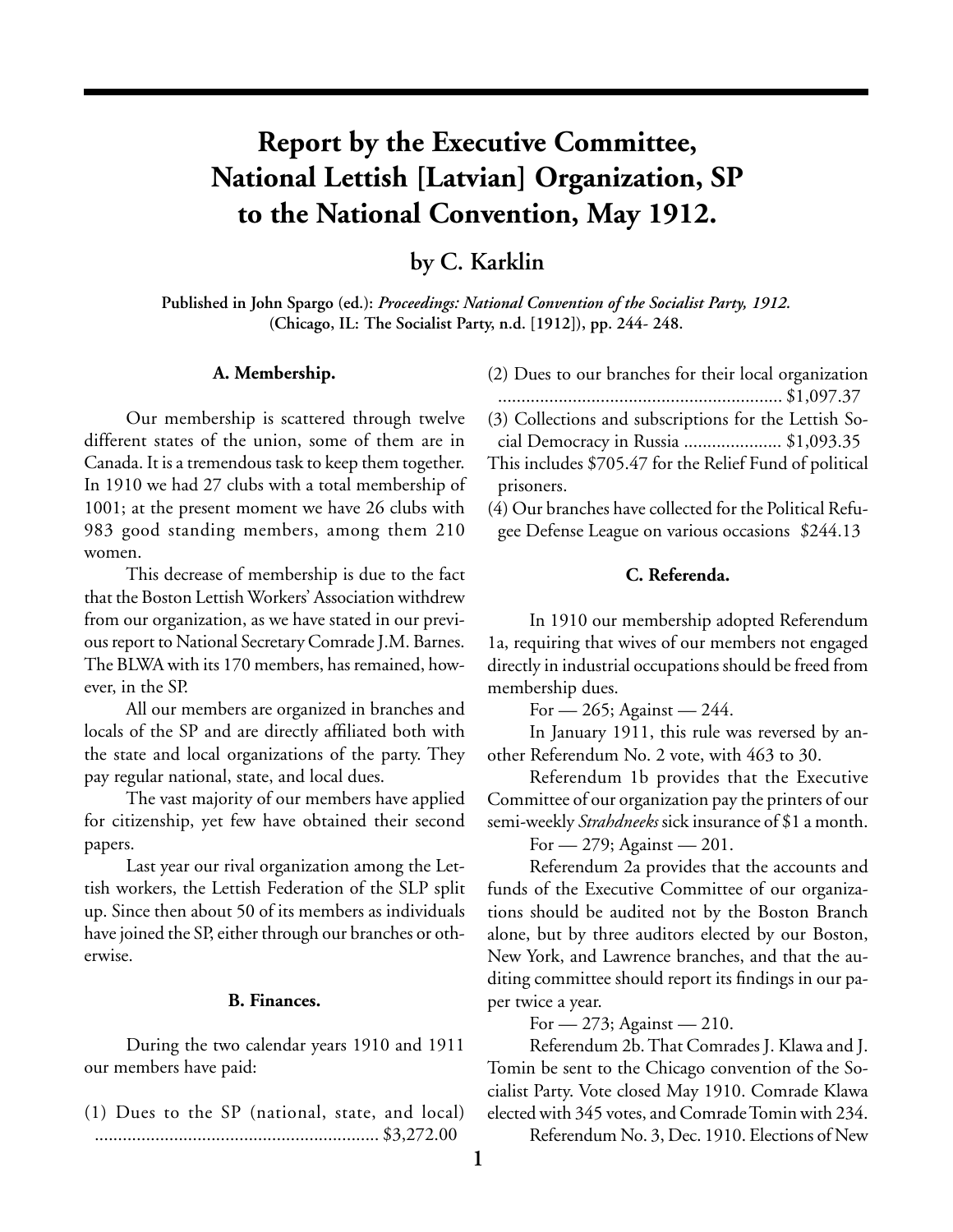Executive Committee.

In 1911 Referendum No. 1. Election of the editor of our semi-weekly *Strahdneeks*. In January 1911, Comrade John G. Ohsol elected with 427 votes.

Referendum No. 3. Amended slightly our constitution. Carried in May [1911] with 509 to 9.

Referendum No. 4, providing that the editor of the *Strahdneeks* be paid full wages (\$15 a week) also those weeks when, owing to holidays, only one issue of our paper is published, was rejected with 245 to 217 in September 1911.

Referendum No. 5a provides that 45 days time be granted for the discussion of proposed referenda instead of 30. Carried in September 1911, with 400 to 65.

Referendum No. 5b provides that our Executive Committee elections should be changed so as to make the committee serve for one year from April 1 to March 31, instead of the calendar year. Carried with 461 to 13.

Referendum No. 6. Election of the editor of the Strahdneeks for the year 1912. Elected Comrade John G. Ohsol with 437 votes.

## **D. Agitation and Propaganda.**

The chief business of the Executive Committee of our organization is the publishing of the *Strahdneeks*, which is a 4-page semi-weekly (21 x 31 inches), and is being printed in Fitchburg, Mass. Since October 1911, once every two weeks it has a literary supplement. The number of its subscribers varies between 1200-1500, the price is \$3.00 per year. We employ two printers, two editors, and one mailing clerk.

Besides the subscriptions we have received towards the sustenance of the paper:

(1) Special dues from our members, 15 cents per capita per month, in

| (2) Donations:           |          |  |  |  |  |  |  |
|--------------------------|----------|--|--|--|--|--|--|
|                          | \$250.00 |  |  |  |  |  |  |
|                          | 422.15   |  |  |  |  |  |  |
| (3) From advertisements: |          |  |  |  |  |  |  |
|                          | \$600.00 |  |  |  |  |  |  |
|                          | 800.00   |  |  |  |  |  |  |

This paper is our chief propaganda and organiz-

ing medium. In fact it is the only means of keeping our members together. We are positively sure that the interest of our members in the English Socialist press is constantly increasing, as is witnessed by the discussions of our members in the *Strahdneeks*, on party tactics, and in the Haywood-Hillquit controversy, on law and order, and on our party attitude towards trade unions.

On January 1, 1912, there were 7 propaganda circles in our various branches with a total membership of 105. During the year 1911 those circles had 31 propaganda meetings.

Large agitation meetings are being held by our Boston, New York, Philadelphia, Chicago, and San Francisco branches, every year on October 30th (in memoriam of the October Manifesto in Russia, 1905), on January 22nd (Red Sunday memorial), and in March (Commune memorial). Needless to add that our branches everywhere are taking active and energetic part in all propaganda and agitation work carried on by the English speaking locals of the party. Our members responded liberally to the McNamara defense fund, toward the support of the Lawrence strikers, etc.

Our Socialist book agency, now located at Fitchburg, Mass., has been in business since 1907. Its object is to supply our members as cheaply as possible with Socialist literature in Russian, Lettish, German, and English. At the present moment the total value of our book supply, both at Fitchburg and at the branches, is \$1,810.70, while in 1910 it was \$1,429.19. During the last three years (1910, 1911, 1912) we have published a fairly good sized (7 x 10 inch, 96-112 pages) Socialist Almanac, 1500-2000 copies. We hope to continue this line of work and may possibly publish some pamphlets also.

Some of our branches (Boston Lettish No. 2, New York, Chicago, Philadelphia) occasionally circulate special agitational leaflets.

One of the chief duties of our organization has been to introduce our members to the SP so as to make them permanent and active workers within the English speaking body of our party. To that end the Eastern Coast Agitation Bureau was formed by the end of 1909, comprising our ten branches in Massachusetts (Boston, Lawrence, Beverly), New York, Pennsylvania, and Maryland, with 536 members.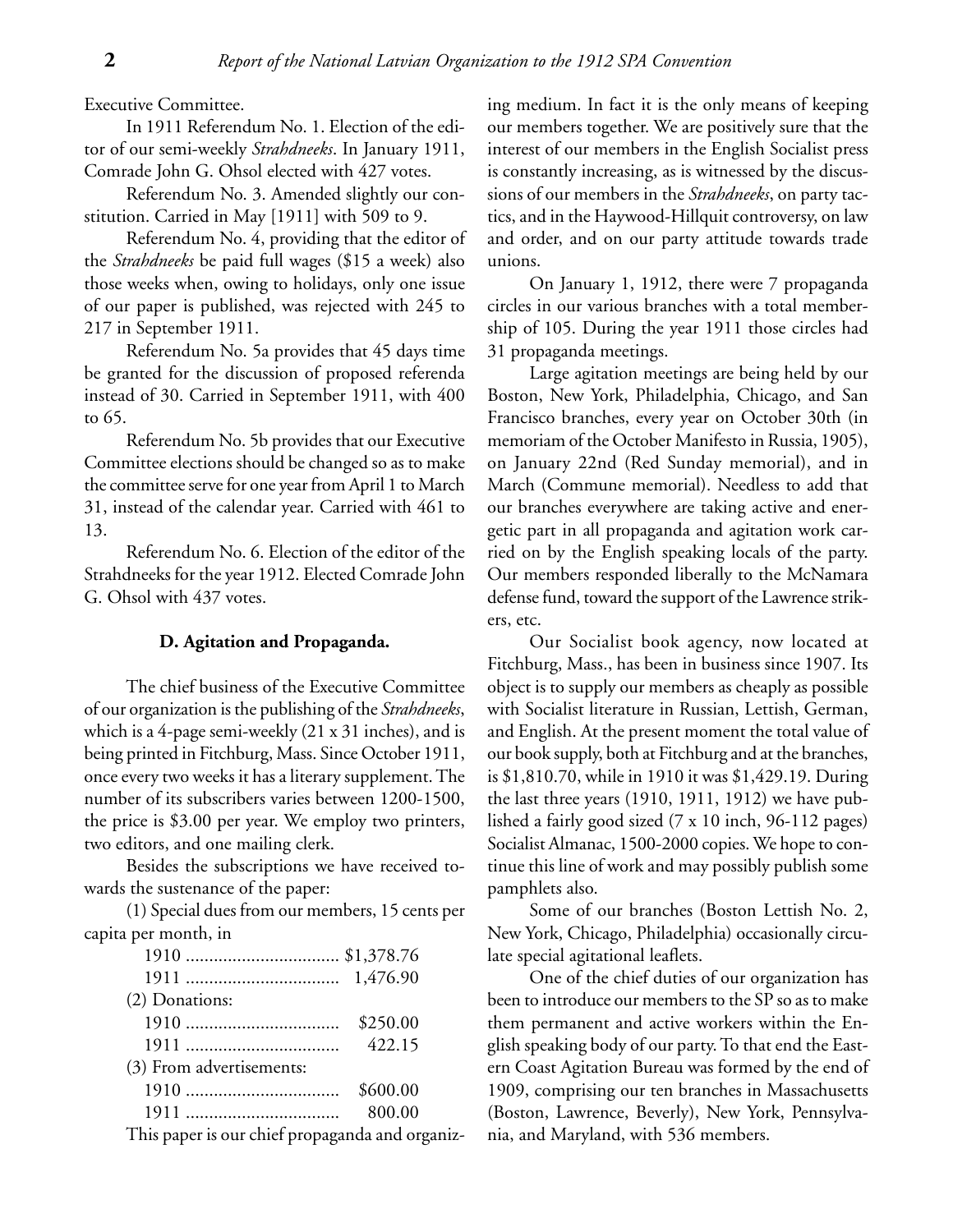We hope to form a similar agitation bureau around Chicago before long. We have instructed our lecturer, Comrade J.G. Ohsol, to help organize such a bureau on his present lecturing trip in Chicago, Aurora, St. Louis, Cleveland, and Minneapolis. These five branches have a membership of 264.

Our Eastern Coast Agitation Bureau has arranged the following agitation trips:

1. Spring 1910, by Comrade J. Klawa, who lectured on

(1) Darwinism.

(2) Woman's suffrage.

(3) Materialistic interpretation of history.

2. September 1910, by Comrade John G. Ohsol, who lectured on

(1) New currents in the American trade unions.

(2) The minimum wage.

(3) The Constitution of the US vs. the working class.

3. February 1911, by Comrade K. Janson, whose topics were:

(1) Cooperatives.

(2) Intellectuals and Socialism.

(3) Socialist attitude towards general strike.

4. May 1911, by Comrade G. Bernhard on

(1) American literature.

(2) Development of Capitalism in US.

(3) Growth of Socialism in US.

5. In September 1911, by Comrade R. Hansen,

on

- (1) Russian politics.
- (2) Socialist tactics in municipalities.
- (3) Social growth and natural growth.

6. In February 1912, by Comrade Sierin, on

(1) The Chinese Revolution.

(2) SP attitude towards trade unions.

(3) Darwinism and Socialism.

(4) Significance of Art in Life.

(5) Materialistic interpretation of history.

Each agitation trip, including two weeks' wages (\$12.00 each) for the lecturer, has cost the bureau about \$60.00.

On December 24th and 25th, 1911, the Agitation Bureau called a conference in New York City, where among several technical details of organization and propaganda work, also some resolutions on general questions were adopted.

As the conference was merely a deliberative body, these resolutions were nothing but suggestions to our branches. All those resolutions were taken up by the branches, discussed at their meetings and in the *Strahdneeks*, and subsequently adopted as recommendations to our party institutions, subject to their consideration and approval.

We quote these resolutions here:

## **On the Attitude of the SP Towards the Trade Unions.**

1. Whereas, For the complete emancipation of the working class from its intellectual, political, and economic bondage, both the political and the economic struggle are equally necessary, and as for the successful conduct of this struggle in nearly all countries permanent relations between economic organizations of the workers and Socialist parties have been established.

2. Whereas, In the United States the existing relations between the SP and the trade unions are very weak and sporadic.

3. Whereas, The activities of the SP members among the trade unions are unsuccessful as long as those activities are not coordinated and led by the party institutions.

4. Whereas, The members of the SP often have turned over without fight the responsible posts in the trade unions to the agents of the Civic Federation and to other opponents of class struggle, who are tying up the trade unions with capitalist politics and are resisting the spread of Socialism among the organized proletariat.

5. Whereas, The trade unions, in denying the existence of class struggle, are upholding among their rank and file the craft spirit, which splits up the economic struggle, leads to civil strife among the craft organizations, and to many lost battles of labor.

6. Whereas, Such lost battles have forced some members of the trade unions to resort to desperate means (McNamara case) which, in the first place are a demoralizing influence upon labor organizations, and second, are helping along the crusade of the capitalist organization and the government against the proletariat.

We suggest: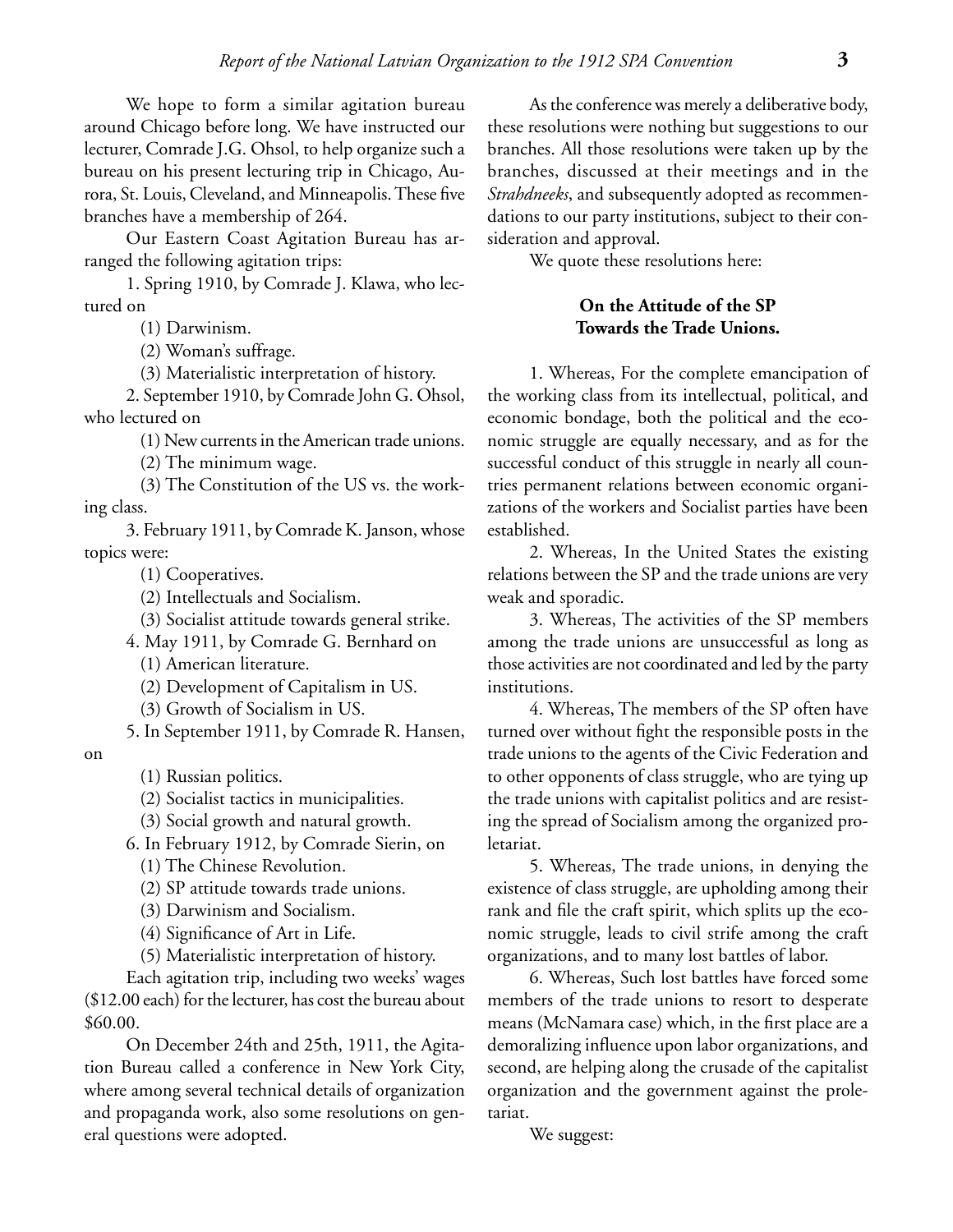1. That all members of the SP join their respective trade unions.

2. That the members of the SP in each trade union come to a better understanding among each other that under the guidance of the responsible party authorities they should be able more successfully to explain from the Socialist point of view all issues resulting from the economic struggle, and thus educate the members of the trade unions to a better understanding of the class struggle.

3. That the members of the SP nominate their own candidates for responsible offices in the trade unions, especially in the referendum elections and in conventions.

4. That our comrades strive towards uniting the various mutual independent economic organizations which are acting in one and the same establishment, in one and the same industry, or in the same territory, into such centralized bodies of economic organizations as in each given case the solidarity of all workers in the class struggle requires.

5. That the central institution of the SP have to take care of establishing relations with the central bodies of the unions both during periods of great economic and political battles, and during the regular parliamentary struggle for labor legislation with the ultimate end in view that permanent organized relations between both militant bodies of organized proletariat be secured.

#### **Resolution on Party Central Organ.**

1. Whereas, The central organ is one of the most necessary means of securing the party unit in its intellectual leadership, as well as in its organization.

2. Whereas, The lack of such an organ has led the SP to confusion in theory and practice (organization), as witnessed by:

(a) The Arizona and Missouri controversies.

- (b) The syndicalist theories preached in the *International Socialist Review*, by the campaign of slander against party institutions and party officials carried on by the *Christian Socialist*, *Provoker*, and *The Militant*.
- (c) By the sudden change of the party program in regard to our agrarian policy.
- (d) By the too frequent and haphazard referenda

about the change of our party constitution.

3. Whereas, Nearly all Socialist papers are at the present time private concerns, which require large sacrifices from individual members as well as from party institutions, but do not feel obliged to stand up for the interests of the party as a whole in many important questions.

4. Whereas, The party, owing to the absence of a central organ, is unable to take a definite stand on many important political issues and questions of tactics, because the resolutions of the National Executive Committee often give only technical hints.

5. Whereas, The present Party Bulletin, owing to its limited and dry material, can not replace a party organ.

Be it resolved:

1. That a national referendum vote be taken in order to change immediately the respective sections of our national constitution so as to empower the National Executive Committee to establish a central organ.

2. That the National Executive Committee take immediately the necessary preliminary steps toward the creation of such an organ (gathering of necessary funds, etc.).

3. That the National Executive Committee submit a detailed project on the publication of a central organ to the coming National Convention.

## **Resolution on the Agrarian Question.**

The Conference finds:

1. That the plank demanding the Socialization of all land, which was stricken out by a national referendum of the SP be reinstated into the platform of the party.

2. That we should strongly reject any attempt of the SP to voice the interests of the farmers or some other non-proletarian social group on points not identical with those of the working class, no matter whether this be done by putting up compromising demands or by using compromising tactics.

#### Comment:—

Some people think that the change from private to corporate ownership of land to common ownership under the present capitalistic organization of so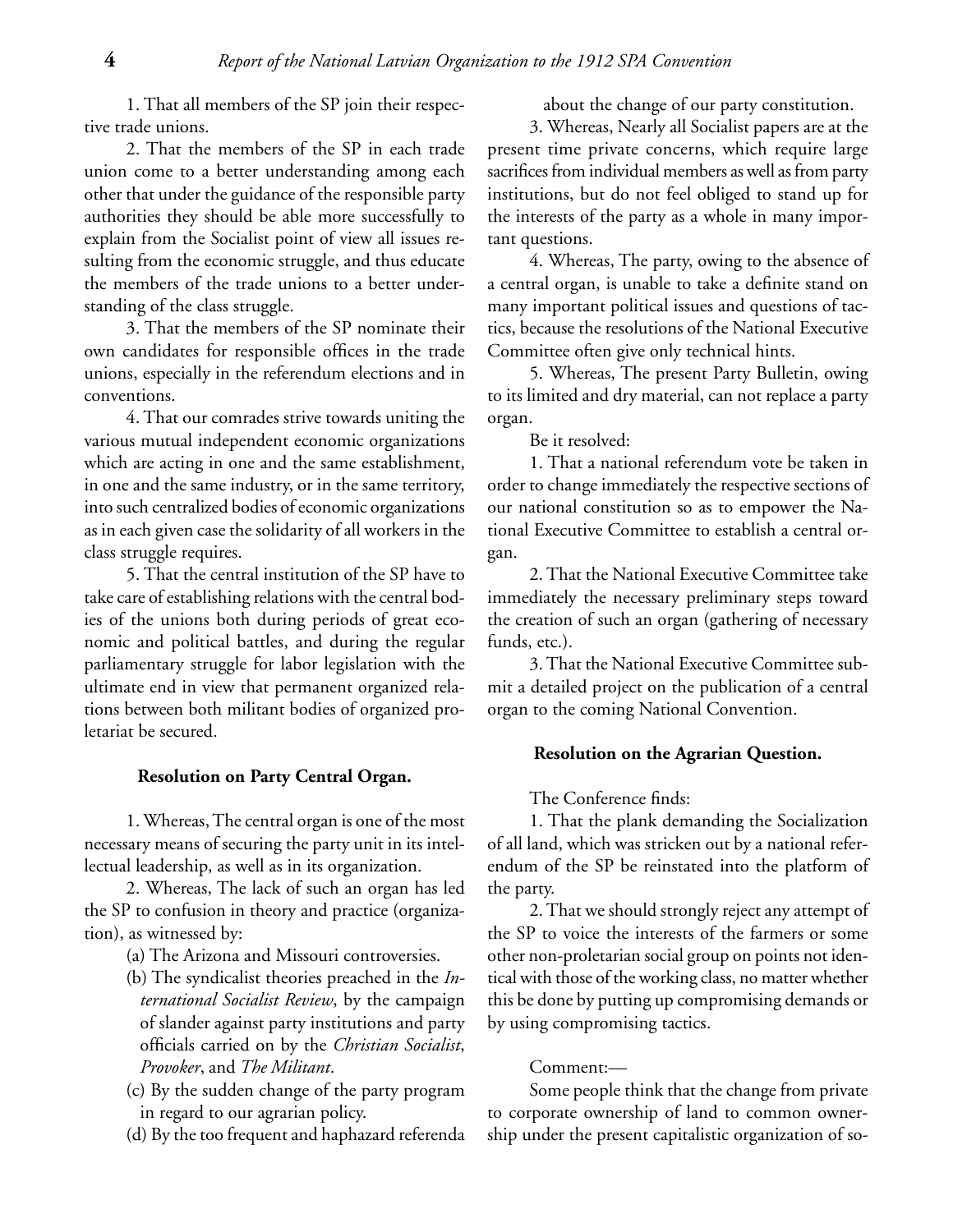ciety necessarily involves socialization of the land.

In fact, this demand aims only to do away with speculation in land rents and proposes to pass over the rent from private landowners and corporations to social institutions. This may be realized either through nationalization of land or through municipal ownership of land. In the first case the whole nation takes over the land and manages it through its representatives; in the second case states, towns, or municipalities become landowners. In any case this measure does away with the landowning class, under whose grip whole nations are suffering at the present moment.

At the SP Congress at Chicago, [May 15-21] 1910, the farmers' committee and some speakers opposed the socialization of land, because they confused the issue. They stated that it was the duty of the Socialist Party to support the farmers as a subjugated social group. The support of the farmers, however, means the defense of their private ownership and artificial maintenance of their small households, which can not stand the competition for a large one. The farmers' committee draws no line just where the support should cease.

In the first place, this is not the duty of the SP, since it is the party of the working class and not a farmers' party. In the second place, such aim is a utopia which can never be realized. The farmers' committee at the Chicago Congress formulated not the demands of farm laborers, but those of the farmers. The so-called problems of rural development, the irrigation of farm lands, insurance of livestock, improvements, etc., are entirely out of place in a Socialist congress. Farmers' societies or agricultural development companies have to deal with those problems. We have to be on the lookout that our party should not be tied up with the demands of an economically decaying class of small bourgeoisie.

## **Resolution on Our Attitude Towards the Church.**

The conference finds:

1. That our members ought to be enlightened about the evolution of the universe, development of mankind, and other important matters of natural science in order that any kind of superstition may be eliminated from amidst our ranks.

2. That the church and its teachings should be directly opposed where it tries to taken a hand in the class struggle with attempt to bridge over the class conflict, that is:

(a) We should opposed the teaching of religion in the schools in any masked or unmasked form, since it is calculated to cultivate the spirit of serfdom among the young generation.

(b) We should opposed the mixing of religious questions into the economic strife, in the strikes, in the trade unions, at their conventions, etc.

(c) We should denounce the reactionary conduct of the servants of the church, of the Catholic bishops, of the priests of the Civic Federation, and other Socialist eaters, who are opposed to the democratization of our political institutions, who are fighting against the initiative, referendum, recall, against women's suffrage and other urgent and timely reforms.

3. The conference advises the members of the party to abstain from any anti-religious agitation within the parishes or similar religious bodies.

#### Comment:—

It is not our task to investigate the evolution of religious views. All we have got to state is how to carry out the plank of our party program which requests that religion be a private affair of the individual.

While large masses of the people are in complete ignorance about the most elementary parts of natural science, it is an east task for the church to beguile the workers and to make them intellectual cripples. Once they have become such, they gladly accept the spiritual crutches extended to them by the servants of the church and thus religious beliefs gradually become a public concern, a social necessity.

In order to put a check upon the deadly influence of the teachings of the church upon men's minds, it is necessary to disseminate knowledge about nature — a task which has been entirely neglected in this country. In destroying man's superstition about nature we take away one of the foundations on which every religion rests.

The complexity and the uncertainty of our social life under capitalism breeds timidity of intellect, it furthers fatalism, which is another pillar of the church. Man has ceased to be ruler of his destiny under capitalism. To be sure there are a few gods among men,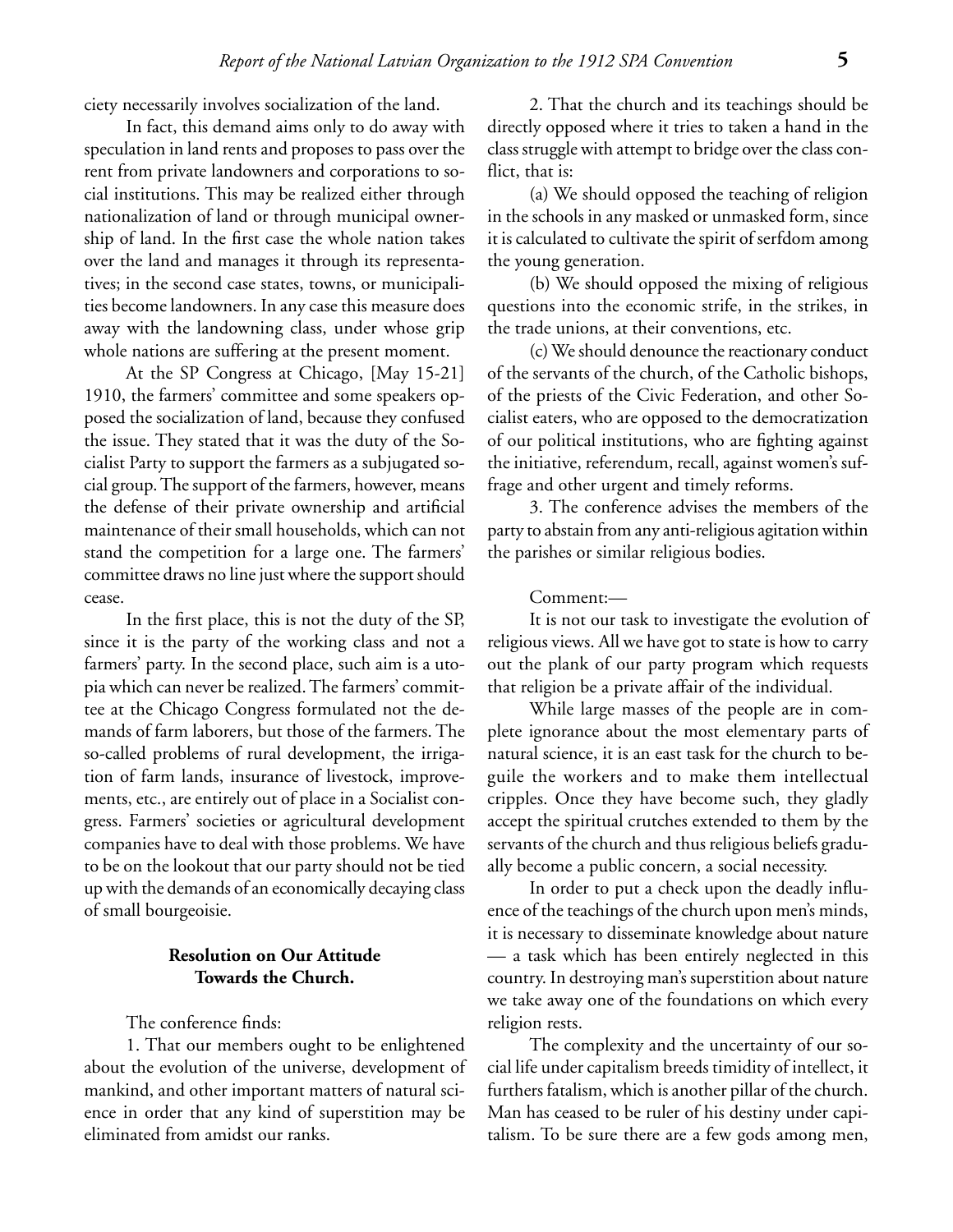whose purses control the destinies of millions of toilers.

Science is the best antidote against religion. Where science comes in, beliefs and creeds must give way. Instead of belief and faith we put conviction, based on freedom of conscience. Freedom of conscience is broader than freedom of belief. It includes both freedom of belief and freedom of non-belief. A man can believe what he will. He may not believe anything. Similarly, freedom of speech includes both the right to speak and the right to keep silent. Freedom of assemblage includes both the right to speak and the right to keep silent. Freedom of assemblage includes freedom to stay from meetings which you do not approve. Some members of the party (Comrade Shier in the SP Bulletin) seem to have confused notions about the task of the Social Democracy. They do not yet realize that Social Democracy has not undertaken to defend any religion, not even the Christian faith. Scientific Socialism can not be Christian or pagan, just as there is no Jewish arithmetic or Catholic astronomy.

The ethics of socialism and religion are directly opposed to each other. Christianity preaches brotherly love for all, Socialism discriminates among social classes. It preaches the class struggle among those whose interests are opposed. It does not create the class war, but it does explain it, while the church tries to conceal it. Socialism maintains that through class struggle the workers will eventually win and do away with class differences. Socialism bases all its ideals on this "sinful world;" the church can not help preaching about some other world. Socialism condemns what hurts the working class, it commends what helps to improve the conditions of the working class. The church puts its stamp of approval (good) or disapproval (bad) according to some superhuman ethics, dictated by being unknown to mankind.

The church tries to organize strikers according to their creeds, as was seen in the recent Illinois Central Railroad strike. Thus the class solidarity of the workers is impaired and their enemies triumph. The dragging in of the Carpenter of Nazareth into discussions at trade unions conventions is a silly attempt to distract the worker's attention from the main issues. The "Militia of Christ" has become an active enemy of the workers and is helping the state militia to crush the strikers. The role of the church as a strike-breaking agency should be made plain to the workers.

It is true that the church is struggling hard to save its vanishing power. It promises the workers to help them. We should refuse such a help. In a land where the organization of political parties and the participation in political action is free to everybody, we can not recognized any intermediaries for the attainment of our political ends.

Party members should not tolerate any political censure of their churches over their political action, and they should withdraw from such religious bodies who are opposing the decisions of our party.

Our party should not waste any time or money on anti-religious agitation within the church organizations. Where religion has really become a private affair, there is no need for our agitation. As long as the gods remain confined to their temples, they can cause no direct harm to the class struggle.

## **Resolution on the SP's Tactics in the Legislative and Executive Institutions.**

**I.**

1. Whereas, The demands of the working class can best be realized and defended when the largest [possible] masses of the population are involved in the struggle for those demands.

2. Whereas, The employers in different states of the union are refusing to comply with the demands of the workers on the ground that progressive labor legislation restricting the exploitation of workers will make them unable to compete with employers in similar industries in other states; such motives are often endorsed by the people and are a stumbling block against necessary labor legislation.

3. Whereas, The centralized class struggle of the proletariat needs a broader basis in order to facilitate the conquest of the central political powers in the US for the establishment of the cooperative commonwealth.

We declare:

1. That all legislation having any bearing upon the people of the United States as a whole should be concentrated in the Congress at Washington, while at the same time the state legislatures and other legislative bodies should be made use of.